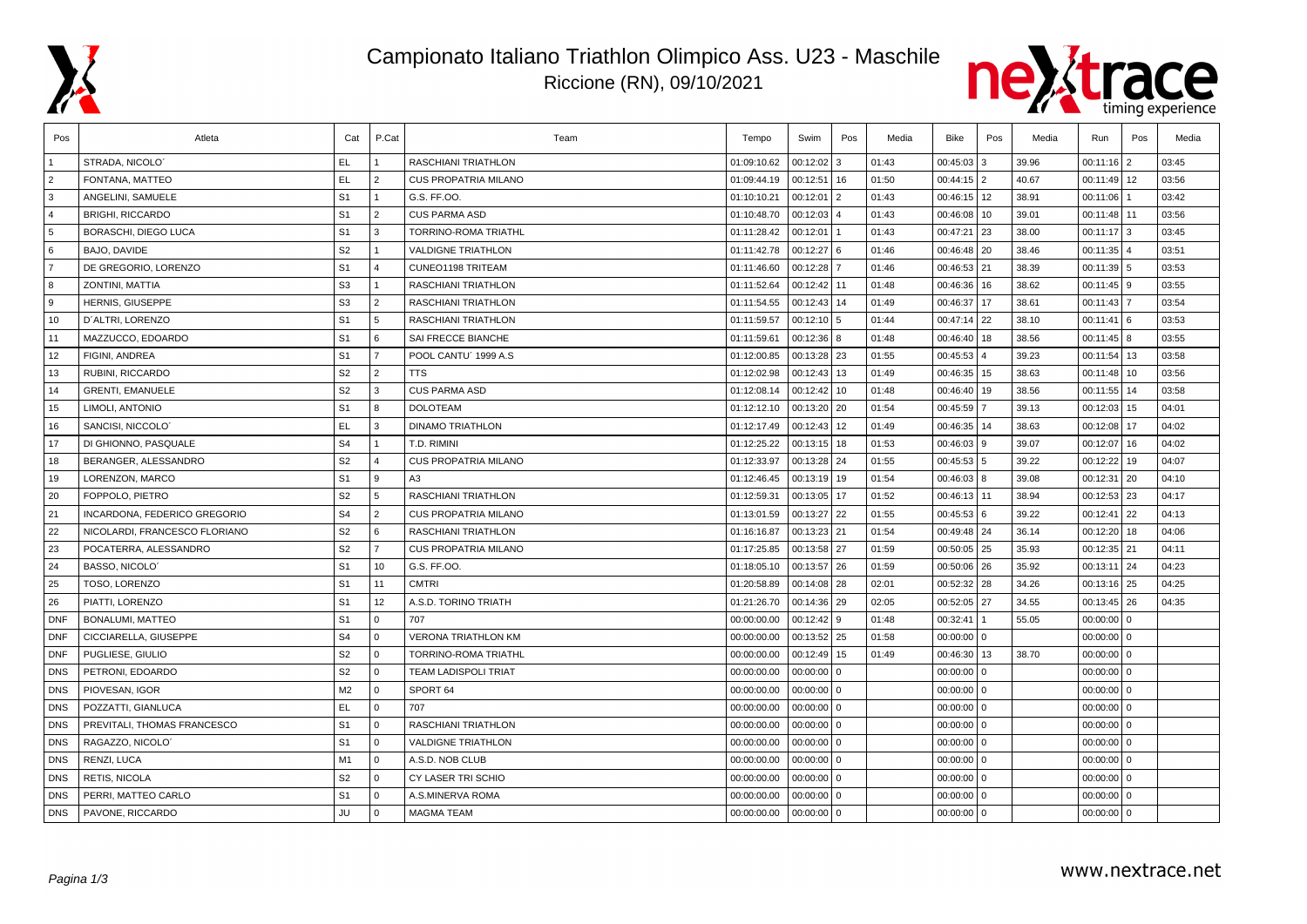

## Campionato Italiano Triathlon Olimpico Ass. U23 - Maschile Riccione (RN), 09/10/2021



| DNS        | PATANE', VALERIO         | S <sub>2</sub> | <b>0</b>     | <b>CUS PROPATRIA MILANO</b> | 00:00:00.00 | $00:00:00$ 0               | $00:00:00$ 0               | $00:00:00$ 0 |  |
|------------|--------------------------|----------------|--------------|-----------------------------|-------------|----------------------------|----------------------------|--------------|--|
| <b>DNS</b> | PARMIGIANI, MICHELANGELO | S <sub>2</sub> | $\mathbf{0}$ | <b>TTR</b>                  | 00:00:00.00 | $00:00:00$ 0               | 00:00:00<br>$\mathbf 0$    | $00:00:00$ 0 |  |
| <b>DNS</b> | PARISI, PIETRO           | S <sub>1</sub> | $\mathbf 0$  | <b>DDS</b>                  | 00:00:00.00 | 00:00:00<br>$\overline{0}$ | 00:00:00<br>$\Omega$       | $00:00:00$ 0 |  |
| <b>DNS</b> | PAGOTTO, FEDERICO        | S <sub>1</sub> | $\mathbf{0}$ | <b>CUS PROPATRIA MILANO</b> | 00:00:00.00 | 00:00:00<br>$\overline{0}$ | 00:00:00<br>$\mathbf 0$    | $00:00:00$ 0 |  |
| <b>DNS</b> | MONTANARI, MATTEO        | S <sub>3</sub> | $\Omega$     | LYKOS TRIATHLON TEAM        | 00:00:00.00 | $00:00:00$ 0               | $00:00:00$ 0               | $00:00:00$ 0 |  |
| <b>DNS</b> | MOLINARI, GIULIO         | EL.            | $\mathbf{0}$ | C.S.CARABINIERI             | 00:00:00.00 | $00:00:00$ 0               | $00:00:00$ 0               | $00:00:00$ 0 |  |
| <b>DNS</b> | MINGARINI, LORENZO       | S <sub>1</sub> | $\mathbf 0$  | <b>OVERCOME ASD</b>         | 00:00:00.00 | 00:00:00<br>$\overline{0}$ | 00:00:00<br>$\mathbf 0$    | $00:00:00$ 0 |  |
| <b>DNS</b> | RINALDI, MATTEO          | S <sub>2</sub> | $\mathbf{0}$ | <b>CUS PARMA ASD</b>        | 00:00:00.00 | 00:00:00<br>$\overline{0}$ | 00:00:00<br>$\mathbf 0$    | $00:00:00$ 0 |  |
| <b>DNS</b> | RISTI, IVAN              | M1             | $\mathbf{0}$ | <b>SWATT TRI CLUB</b>       | 00:00:00.00 | $00:00:00$ 0               | $\mathbf 0$<br>00:00:00    | $00:00:00$ 0 |  |
| <b>DNS</b> | ZAMO', FEDERICO          | S <sub>1</sub> | $\mathbf 0$  | <b>DDS</b>                  | 00:00:00.00 | 00:00:00<br>$\overline{0}$ | $\mathbf{0}$<br>00:00:00   | $00:00:00$ 0 |  |
| <b>DNS</b> | VITA, ALESSANDRO         | S <sub>2</sub> | $\Omega$     | CY LASER TRI SCHIO          | 00:00:00.00 | $00:00:00$ 0               | $\Omega$<br>00:00:00       | $00:00:00$ 0 |  |
| <b>DNS</b> | VICARI, GIORGIO          | S <sub>1</sub> | $\mathbf 0$  | A.S.MINERVA ROMA            | 00:00:00.00 | 00:00:00<br>$\overline{0}$ | 00:00:00<br>$\mathbf 0$    | $00:00:00$ 0 |  |
| <b>DNS</b> | VERZELLA, DAVIDE         | S <sub>1</sub> | $\mathbf{0}$ | K3 CREMONA                  | 00:00:00.00 | $00:00:00$ 0               | $00:00:00$ 0               | $00:00:00$ 0 |  |
| <b>DNS</b> | UCCELLARI, DAVIDE        | EL.            | $\mathbf{0}$ | G.S. FIAMME AZZURRE         | 00:00:00.00 | $00:00:00$ 0               | $00:00:00$ 0               | $00:00:00$ 0 |  |
| <b>DNS</b> | TREVISANI, FILIPPO       | S <sub>1</sub> | $\mathbf 0$  | <b>CUS PROPATRIA MILANO</b> | 00:00:00.00 | $00:00:00$ 0               | 00:00:00<br>$\mathbf{0}$   | $00:00:00$ 0 |  |
| <b>DNS</b> | STEINWANDTER, MATTHIAS   | EL.            | $\mathbf{0}$ | C.S.CARABINIERI             | 00:00:00.00 | 00:00:00<br>$\overline{0}$ | 00:00:00<br>$\mathbf{0}$   | $00:00:00$ 0 |  |
| <b>DNS</b> | STATEFF, DELIAN DIMKO    | EL             | $\mathbf{0}$ | G.S. FIAMME AZZURRE         | 00:00:00.00 | 00:00:00<br>$\overline{0}$ | 00:00:00<br>$\mathbf{0}$   | $00:00:00$ 0 |  |
| <b>DNS</b> | SPINAZZE', FEDERICO      | <b>EL</b>      | $\mathbf{0}$ | SILCA ULTRALITE             | 00:00:00.00 | $00:00:00$ 0               | $\mathbf{0}$<br>00:00:00   | $00:00:00$ 0 |  |
| <b>DNS</b> | SCHIAVINO, ENRICO        | S <sub>2</sub> | $\mathbf 0$  | <b>MAGMA TEAM</b>           | 00:00:00.00 | 00:00:00<br>$\overline{0}$ | 00:00:00<br>$\mathbf 0$    | $00:00:00$ 0 |  |
| <b>DNS</b> | SARZILLA, MICHELE        | <b>EL</b>      | $\mathbf 0$  | <b>DDS</b>                  | 00:00:00.00 | 00:00:00<br>$\overline{0}$ | 00:00:00<br>$\Omega$       | $00:00:00$ 0 |  |
| <b>DNS</b> | SAPORITO, LUIGI          | S <sub>1</sub> | $\mathbf{0}$ | <b>MAGMA TEAM</b>           | 00:00:00.00 | 00:00:00<br>$\overline{0}$ | 00:00:00<br>$\mathbf 0$    | $00:00:00$ 0 |  |
| <b>DNS</b> | SACCHI, FRANCESCO        | S <sub>1</sub> | $\mathbf{0}$ | RASCHIANI TRIATHLON         | 00:00:00.00 | 00:00:00<br>$\Omega$       | $00:00:00$ 0               | $00:00:00$ 0 |  |
| <b>DNS</b> | ROSSETTI, DAVIDE         | S <sub>3</sub> | $\mathbf{0}$ | LYKOS TRIATHLON TEAM        | 00:00:00.00 | 00:00:00<br>$\overline{0}$ | 00:00:00<br>$\cdot$ 0      | $00:00:00$ 0 |  |
| <b>DNS</b> | RONCHI, LUCA             | S <sub>2</sub> | $\mathbf{0}$ | <b>OVERCOME ASD</b>         | 00:00:00.00 | $00:00:00$ 0               | 00:00:00<br>$\mathbf 0$    | $00:00:00$ 0 |  |
| <b>DNS</b> | ZANONI, LUCA             | S <sub>2</sub> | $\mathbf 0$  | <b>CUS PROPATRIA MILANO</b> | 00:00:00.00 | $00:00:00$ 0               | 00:00:00<br>$\mathbf 0$    | $00:00:00$ 0 |  |
| <b>DNS</b> | MICOTTI, STEFANO         | S <sub>1</sub> | $\mathbf{0}$ | <b>DDS</b>                  | 00:00:00.00 | $00:00:00$ 0               | $\overline{0}$<br>00:00:00 | $00:00:00$ 0 |  |
| <b>DNS</b> | DE ANGELIS, ALESSANDRO   | EL             | $\mathbf 0$  | A.S.MINERVA ROMA            | 00:00:00.00 | 00:00:00<br>$\overline{0}$ | 00:00:00<br>$\mathbf{0}$   | $00:00:00$ 0 |  |
| <b>DNS</b> | CONFALONIERI, RICCARDO   | <b>EL</b>      | $\mathbf 0$  | <b>CUS PROPATRIA MILANO</b> | 00:00:00.00 | 00:00:00<br>١o             | 00:00:00<br>$\Omega$       | $00:00:00$ 0 |  |
| <b>DNS</b> | CHITTI, DARIO            | S <sub>2</sub> | $\mathbf 0$  | <b>CUS PARMA ASD</b>        | 00:00:00.00 | 00:00:00<br>$\overline{0}$ | 00:00:00<br>$\mathbf 0$    | $00:00:00$ 0 |  |
| <b>DNS</b> | CATTABRIGA, VALERIO      | S <sub>1</sub> | $\mathbf{0}$ | A.S.MINERVA ROMA            | 00:00:00.00 | $00:00:00$ 0               | $00:00:00$ 0               | $00:00:00$ 0 |  |
| <b>DNS</b> | CATALDO, ALESSANDRO      | S <sub>1</sub> | $\mathbf 0$  | <b>MAGMA TEAM</b>           | 00:00:00.00 | $00:00:00$ 0               | $00:00:00$ 0               | $00:00:00$ 0 |  |
| <b>DNS</b> | CASADEI, DANIEL          | JU             | $\mathbf{0}$ | T.D. RIMINI                 | 00:00:00.00 | $00:00:00$ 0               | 00:00:00<br>$\mathbf{0}$   | $00:00:00$ 0 |  |
| <b>DNS</b> | CAPPELLI, IVAN           | S <sub>2</sub> | $\mathbf{0}$ | <b>VALDIGNE TRIATHLON</b>   | 00:00:00.00 | 00:00:00<br>$\overline{0}$ | 00:00:00<br>$\mathbf{0}$   | $00:00:00$ 0 |  |
| <b>DNS</b> | CANDEO, FILIPPO          | S <sub>2</sub> | $\Omega$     | <b>RUN RAN RUN T</b>        | 00:00:00.00 | $00:00:00$ 0               | $\mathbf 0$<br>00:00:00    | $00:00:00$ 0 |  |
| <b>DNS</b> | <b>BRUNI, LUCA</b>       | EL             | $\mathbf 0$  | K3 CREMONA                  | 00:00:00.00 | 00:00:00<br>$\overline{0}$ | 00:00:00<br>$\mathbf 0$    | $00:00:00$ 0 |  |
| <b>DNS</b> | BORTOLAMEDI, MICHELE     | <b>EL</b>      | $\mathbf 0$  | K3 CREMONA                  | 00:00:00.00 | $00:00:00$ 0               | 00:00:00<br>$\mathbf 0$    | $00:00:00$ 0 |  |
| <b>DNS</b> | BORSACCHI, ANDREA        | S <sub>2</sub> | $\mathbf 0$  | <b>ERMES CAMPANIA</b>       | 00:00:00.00 | 00:00:00<br>$\overline{0}$ | 00:00:00<br>$\Omega$       | $00:00:00$ 0 |  |
| <b>DNS</b> | BORGIALLI, ALESSANDRO    | M <sub>2</sub> | $\mathbf{0}$ | <b>RARI NANTES TORINO</b>   | 00:00:00.00 | $00:00:00$ 0               | $00:00:00$ 0               | $00:00:00$ 0 |  |
| <b>DNS</b> | BARNABY, GREGORY         | EL.            | $\mathbf 0$  | 707                         | 00:00:00.00 | 00:00:00<br><b>0</b>       | 00:00:00<br>$\mathbf{0}$   | $00:00:00$ 0 |  |
| DNS        | <b>BARISON, MARCO</b>    | S <sub>1</sub> | $\Omega$     | CY LASER TRI SCHIO          | 00:00:00.00 | $00:00:00$ 0               | $00:00:00$ 0               | $00:00:00$ 0 |  |